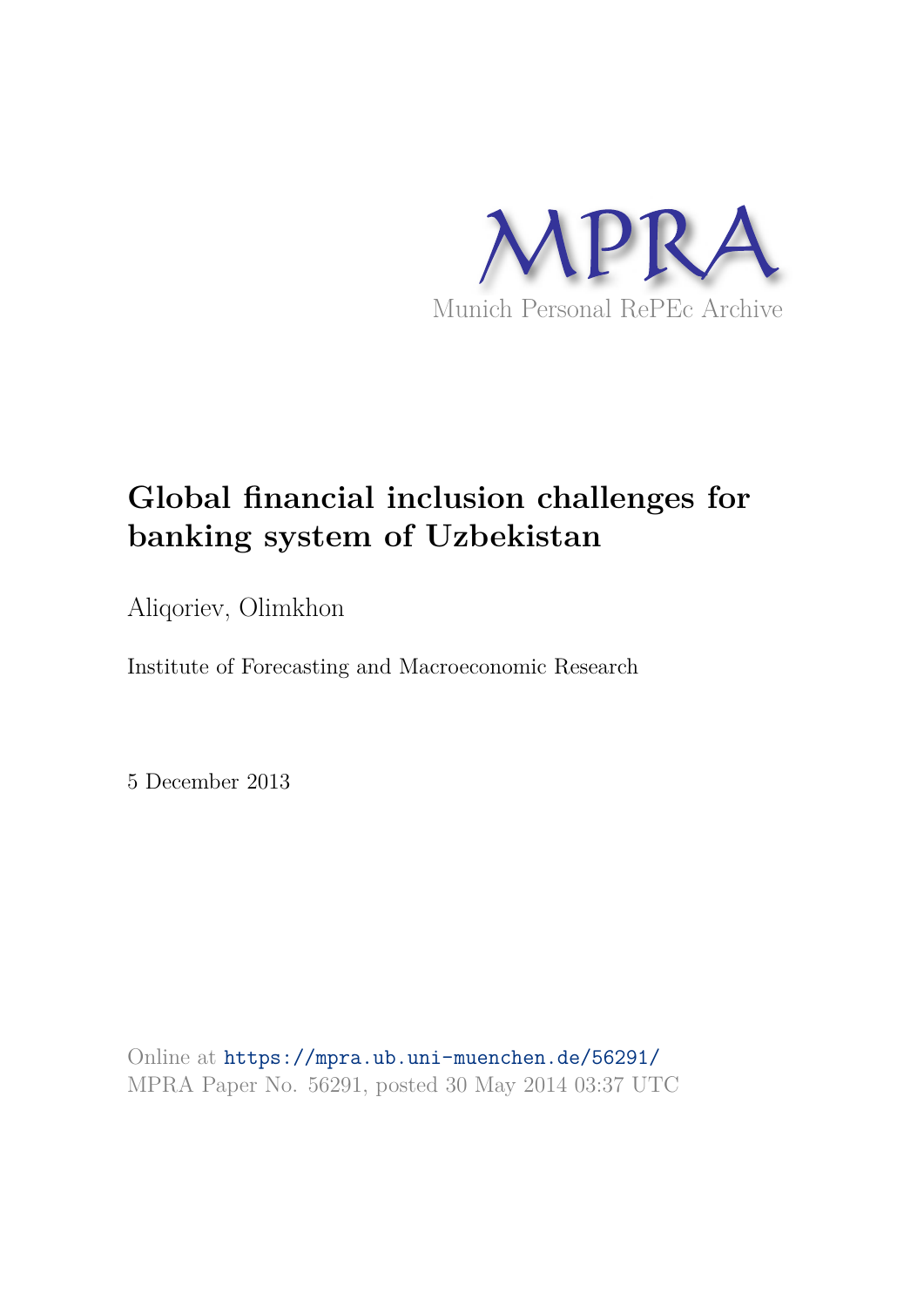UDC 339.727(575) JEL CLASSIFICATION: G01, G20, G21

## **GLOBAL FINANCIAL INCLUSION CHALLENGES FOR BANKING SYSTEM OF UZBEKISTAN**

## **Olimkhon ALIQORIEV**

PhD in Economics, Senior Researcher, Institute of Forecasting and Macroeconomic Research (IFMR) under the Cabinet of Ministers of the Republic of Uzbekistan E-mail: aliqoriev@ya.ru

Summary. This paper examines the current status and trends of the banking system of Uzbekistan, assesses the development potential of commercial banks and provides scientific and practical implications for improving the balance and stability of banking system of Uzbekistan based on the qualitative and quantitative analyses and the identified problems.

Анотація. У статті висвітлено сучасний стан та тенденції розвитку банківської системи Узбекистану, досліджено потенціал розвитку комерційних банків і надано наукові

Аннотация. В статье рассматривается современное состояние и тенденции развития банковской системы Узбекистана, оценивается потенциал развития коммерческих банков и предоставляются научные и практические выводы для улучшения сбалансированности и стабильности банковской системы Узбекистана на основе качественных и количественных анализов и выявленных проблем.

та практичні висновки для поліпшення збалансованості та стабільності банківської системи Узбекистану на основі якісних і кількісних аналізів і виявлених проблем.

**Key words:** banking system, commercial bank, development potential, financial access, economic indicator, financial services, gross domestic product. **Ключевые слова:** банковская система, коммерческий банк, потенциал развития, доступность финансовых услуг, экономический индикатор, финансовые услуги, валовой внутренний продукт.

**Ключові слова:** банківська система, комерційний банк, потенціал розвитку, доступність фінансових послуг, економічний індикатор, фінансові послуги, валовий внутрішній продукт.

**Introduction.** Nowadays the deepening of economic reforms and multilateral liberalization of the economy, which is an integral part of territorial integration and globalization at the international level, composite institutional changes occurring in the economy of developed and developing countries. Currently, one of the world's most advanced levels of market infrastructure, of course, is the banking system.

In the context of the ongoing global financial and economic crisis, the implementation of the last years of modernization and structural transformations of economy and the anti-crisis program was the support for the stability of the banking system of Uzbekistan. This helped to avoid many of the problems faced by some countries of the CIS (Commonwealth of Independent States).

The experience of advanced countries suggests the need to rely on market mechanisms for financing, especially on the banking system. On the basis of conceptual framework, as John Bonin and Paul Wachtel noted [2, p. 1]:

The role of the financial sector in all economies is to channel resources from primary savers to investment projects. A strong consensus has emerged in the last decade that well-functioning financial intermediaries have a significant impact on economic growth. Modern economies have a wide range of marketoriented institutions for facilitating this process. In planned economies, this process was conducted by administrative arrangements and there were few market-oriented elements of the financial sector. The only ubiquitous financial institutions in the pretransition planned economies were banks, which acted as record-keepers for the planning process and payment agents among state entities rather than as financial intermediaries. Although these banks had the appearances of real banks, they did not function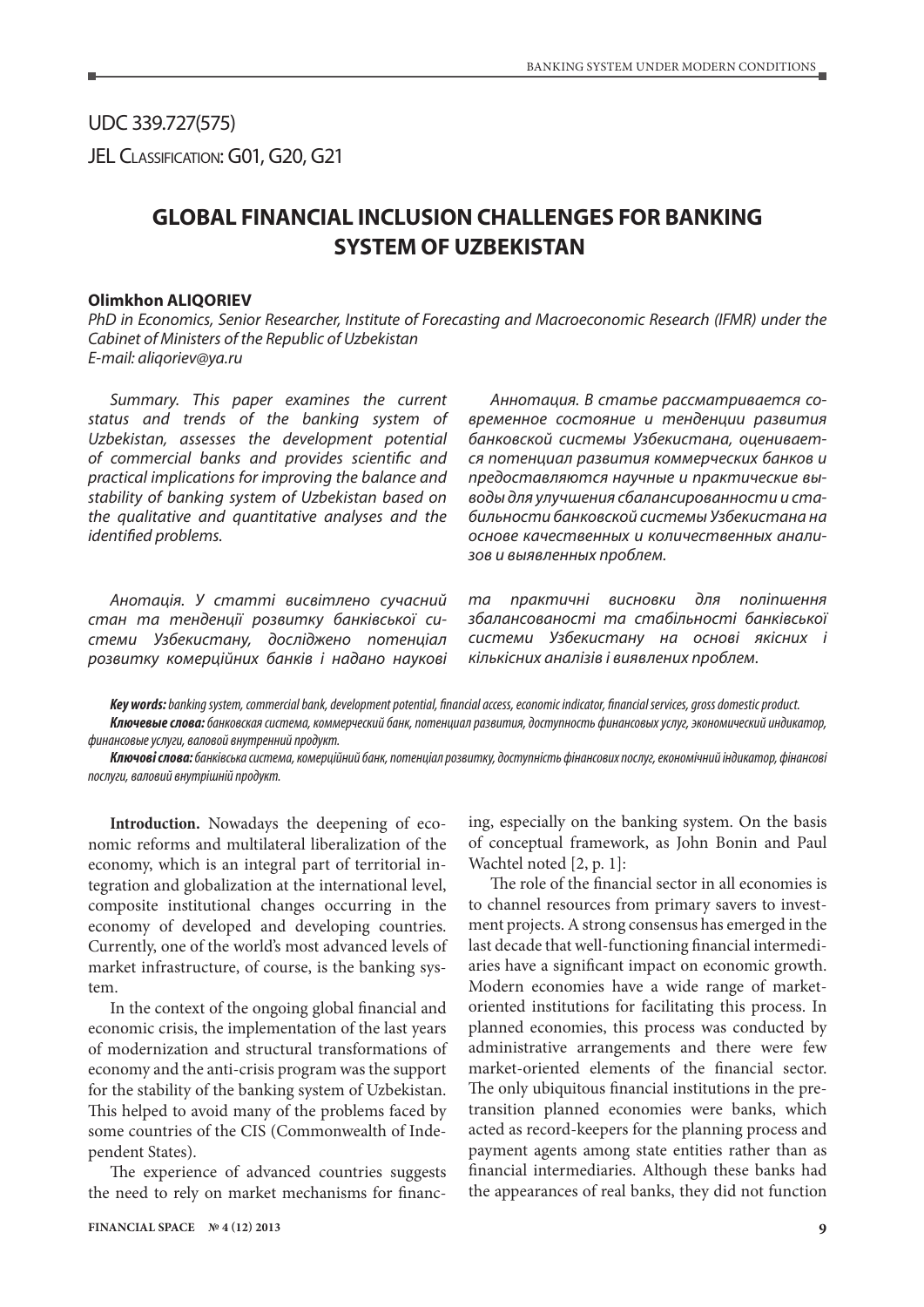as banks would in a market-oriented economy.

Therefore, the role of this segment in the financing of economic development is extremely high. Simultaneously, on the base of modern market mechanisms there is financial inclusion. On the one hand, according to Fardoust, Kim, Sepúlveda financial inclusion is important because it leads to balanced economic growth. As clearly articulated by the G-20 leaders, strong, sustained, and balanced economic growth is essential to ensure continued global economic recovery in the short term and durable global economic prosperity for all in the longer term. On the other hand, financial inclusion facilitates innovation. Innovation, often led by entrepreneurs and SMEs (small and medium enterprises) especially in the developing economies, is one of the key drivers of enhanced productivity and growth [5, p. 531].

At this time, the banking system in the economy of Uzbekistan plays a very important role since its effective activity influence on other industries. The President of Uzbekistan Islam Karimov noted that, "the banks are, figuratively speaking, a blood-vascular system that nourishes all our economy on the state of which depend the financial and economic stability in the country" [10, p. 47]. The banks for ensuring the healthy functioning of economy have to carry monetary funds to the entities of the economy effectively and, the Central bank as heart of the system on the principle of priority regulates the process of money distribution. It is clear that in the period of external negative effects the banking system, like human cardiovascular system, experiences additional stress and suffers most acutely, as it would affect the whole economy.

Development of the banking system of the Republic of Uzbekistan was carried out in stages of the first years of independence under intense government scrutiny. Today, the experience of Uzbekistan in ensuring the stability of the banking system as a pledge and a necessary condition for economic growth deserves the attention of the world community.

However, innovative development of the banking sector is still weak, insufficiently capitalized and not able to provide all the necessary services. Although the majority of loans of commercial banks are longterm, their volume for financing the real sector of the economy is insufficient, as in Uzbekistan, the share of loans to banks and other borrowed funds in the structure of sources of investment in fixed capital remains low.

Commercial banks have not still sufficient own and borrowed resources to be involved actively and widely in the investment process aimed at modernizing the economy. The main reason for this is that the ratio of the total capital of the banking system in the country's gross domestic product (GDP) is still low. The reason for this may be the higher growth rate of GDP of Uzbekistan compared with the rate of growth of the main indicators of the banking system over the period. According to the above indicators can be concluded that the commercial banks of Uzbekistan will not affect the reproduction processes.

In this regard, the overriding objective is the development of a plan of specific measures to improve the system. It should be adequate to the requirements of modernization of the economy.

Solving this issue depends on majority of factors, consequently: assessing qualitative and quantitative characteristics of the banking system, developing policy proposals for improving the balance and stability of banking system of Uzbekistan. Innovation breakthrough needs sources of "long", sound money. In addition to mechanisms to strengthen the resource base of the banking system, there are numbers of other tools to attract "long" resources in the economy.

In international practice to assess the level of development of the national banking system relative to the size of the economy on the index of provision by banking services, as well as its components:

1. Institutional provision of banking services (geographic and demographic outreach of banking services: bank branch network, automatic teller machines (ATMs));

2. Financial provision of banking services (financial instruments: assets, deposits, loans);

The indicators in the G20 Financial Inclusion Indicators capture significant elements of access to and usage of financial services. The G20 Financial Inclusion Indicators currently consist of data on several indicators spanning the three dimensions of financial inclusion – access to financial services, usage of financial services, and the quality of products and the service delivery [6]. The data sources include the World Bank Group (WBG), International Monetary Fund (IMF), OECD National Financial Literacy and Inclusion Surveys and Organization for Economic Cooperation and Development (OECD) special surveys).

These indicators give evidence of the penetration of financial capital in the business and concerns not only of each company, but every citizen of the country. Evaluation of institutional provision of banking services characterizes banking infrastructure of the country in terms of the coverage degree of population. To assess the level of financial provision of banking services is used the ratio of total assets, loans and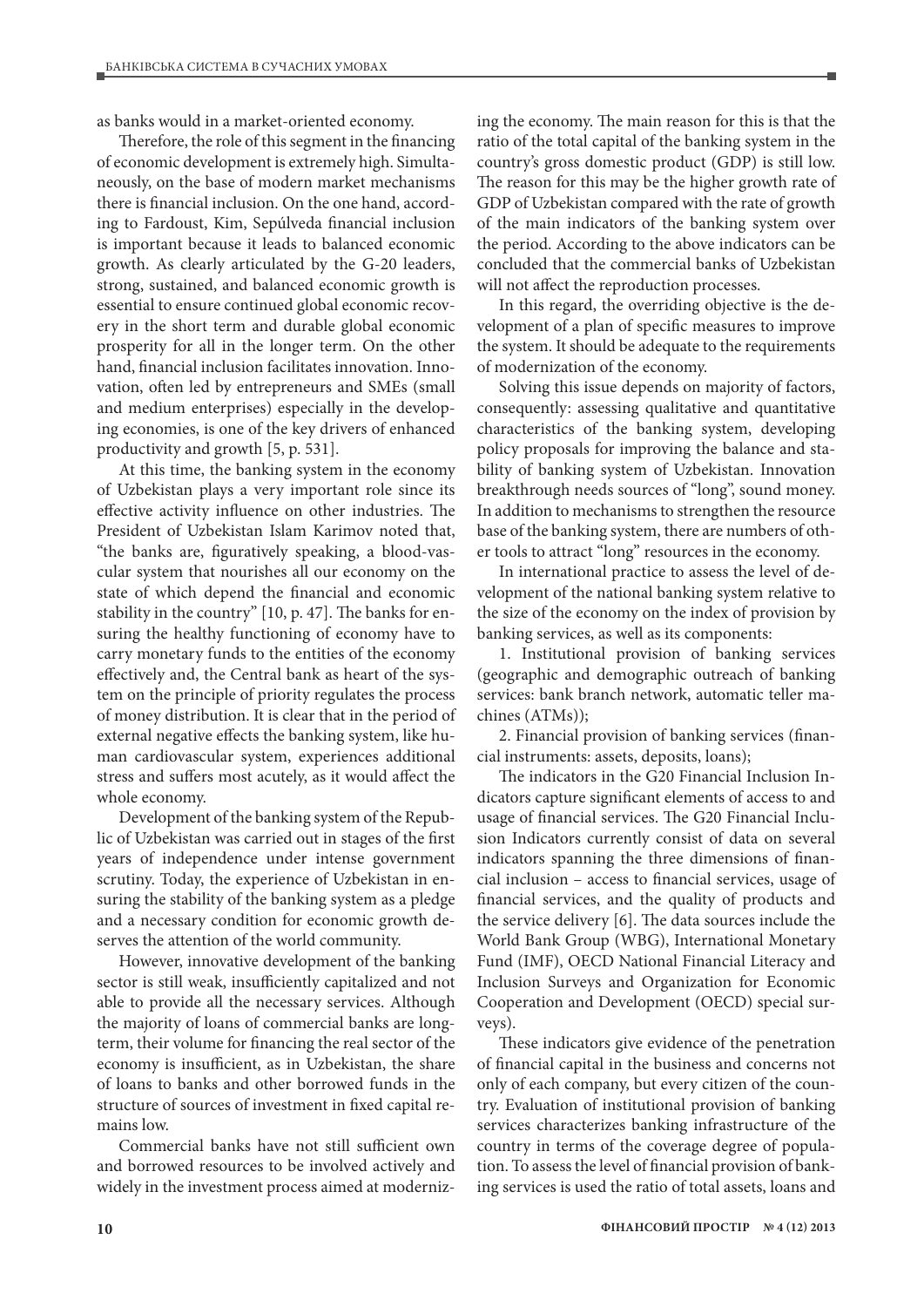deposits to GDP. This indicator, in general, allows us to give a comparative description of the financial provision of country by banking services.

**Institutional Measures on Further Reform of Banking System.** Since gaining its independence, Uzbekistan has started to create a two-level national banking system that is adequate to the requirements of the market economy and effective redistribution of financial resources. In the period from 2000 to 2012, Uzbekistan continued to reform and improve the stability of the banking system to meet modern requirements of economic development. To this end, the following programs have been adopted:

- Program of reforming the banking system for 2000–2003 (Decree of the Cabinet of Ministers on March 24, 2000, №104);

- Program for further reform and liberalization of the banking sector for 2005–2007 (Decree of the President of the Republic of Uzbekistan on April 15, 2005, №PP-56);

- Program of deepening the reform and development of the banking system of the Republic of Uzbekistan for 2007–2010 (Decree of the President of the Republic of Uzbekistan on November 7, 2007, №PP-726);

- The anti-crisis program for 2009–2012, which provided further increase in the level of capitalization and strengthening the financial stability of banks in the country with an allowance for the changing situation in the world market;

- Comprehensive measures to further reform and improve the stability of the banking system in the country for 2011–2015 and to achieve high international rating indices (Decree of the President of the Republic of Uzbekistan on November 26, 2010, №PP-1438).

**Quantitative and Qualitative Characteristics of Banking System Development.** The implementation of effective measures and reforms in the national banking system was reflected in a dynamic and stable growth of its key indicators. As a result of the measures taken to strengthen the financial stability of banks in 1994–2000, total capital of banks increased to 14,2 times in 2012 compared with that of 2000, and 43,5 times as at 2012 amounted to 6,2 trillion UZS (Uzbekistan sum) [4]. The capital adequacy ratio is 24,3 %, which is 3 times accepted international standards of the Basel Committee on Banking Supervision [13].

In recent years, high rate of capital growth (124,3 % in 2012) is observed in the dynamics of their gradual decline. This in turn causes a high enough level of capital ratio of the banking system to GDP – 6,4 % in 2012 for the years of 1991–2012, the ratio of capital to GDP ratio of commercial banks in the country did not have a clear positive trend [3]. The reason for this may be due to the higher growth rate of GDP of the Republic compared with the rate of growth of the main indicators of the banking system over the period.

The growth of the total capital of the banking system during the global financial crisis contributed:

- The establishment and improvement of the minimum capital requirements of commercial banks in the euro equivalent (Decree of the President of the Republic of Uzbekistan №PP-726 on November 7, 2007; Decree of the President of the Republic of Uzbekistan №PP-1317 on April 6, 2010);

- Increased capitalization of the six major banks (Uzprostroybank, Agrobank, Asakabank, Kishlokkurilishbank, Microcreditbank, Halkbank) to 550 billion UZS in during 2008–2010, mainly by public funds;

- Providing up to December 31, 2009 in the form of tax credits exemption from income tax for businesses and individuals on the shares of banks, reduction of the taxable base in the amount of funds allocated for the purchase of these shares and the activation of over-the-counter and exchange trading of securities of commercial banks (Decree of the President of the Republic of Uzbekistan №PP-1317 on April 6, 2010).

In addition, one of the factors in evaluating the stability of the banking system is the current liquidity level, which for a number of years was more than 65 percent (in 2012 – 65,5 %). This is 2 times higher than the established minimum level (30 %) [13].

A stable state of the country's banks, increasing confidence in the banking system, as well as real income growth are a strong foundation to attract deposits free cash flow of population and economic entities.

In strengthening the resource base of banks, mainly from domestic sources, commercial banks take action on a wide attraction of free funds of population and legal entities in the banking turnover. Given the demand of the population, now commercial banks offer more than 250 convenient and attractive types of deposits.

As a result, the volume of total deposits of commercial banks in 2000, compared with 1994 increased by 4,3 times, in the period of 2000–2012, and in 2012 increased by 98,3 times which reached 22,8 trillion UZS, which is 31,5 % more than that of 2011 [4].

The growth in deposits at banks contributed:

- The growth of real income and exemption from taxation of interest income from deposits, which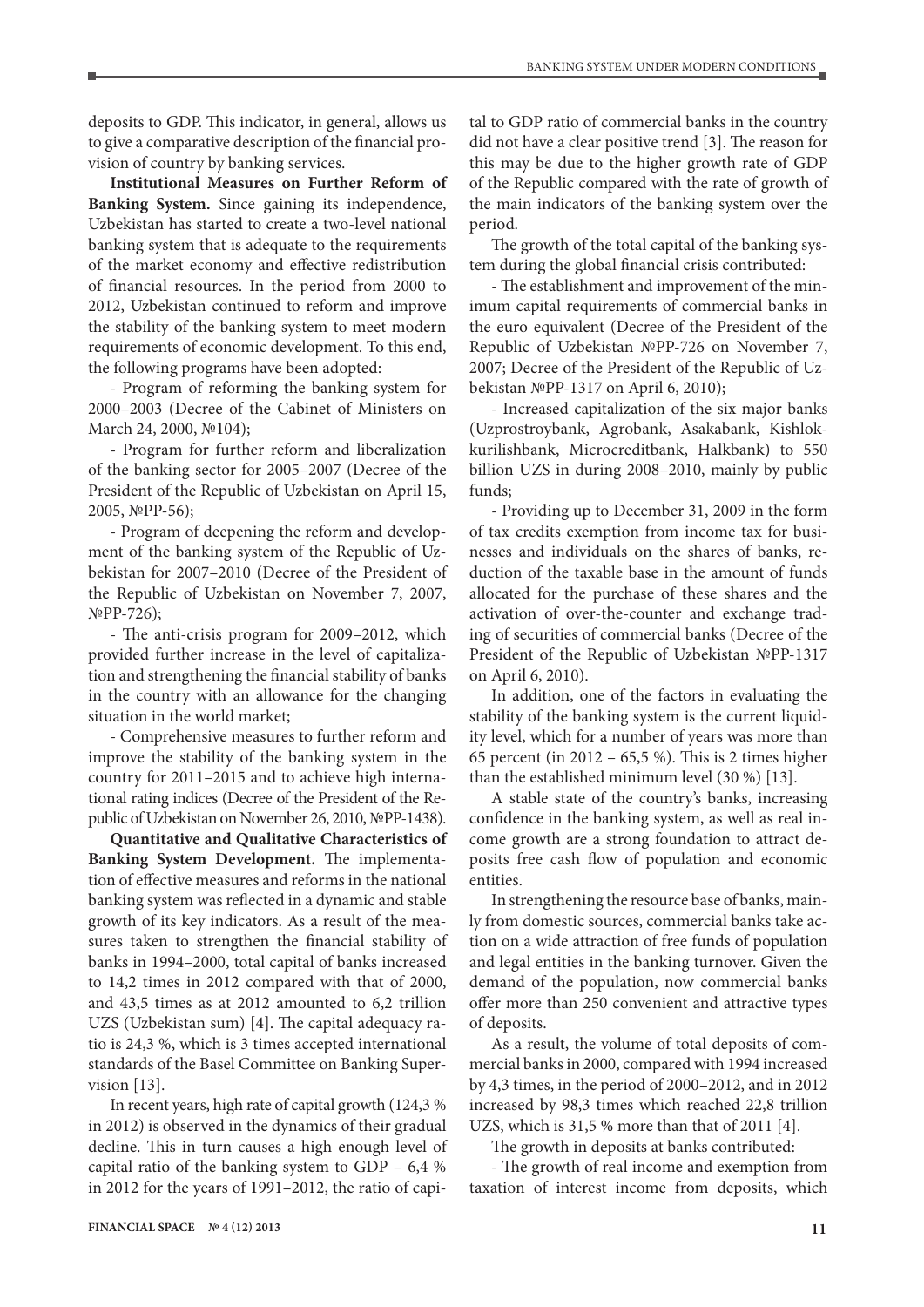contributed to the transformation of deposits into profitable financial instrument (Decree of the President of the Republic of Uzbekistan on April 6, 2009, №PP-1090);

- Providing 100 % government guarantee on all deposits of individuals in banks, which has led to increased confidence in the domestic banking system and the smooth cash flows from current accounts (Decree of the President of the Republic of Uzbekistan on November 28, 2008, №UP-4057);

- Exemption from legal entities in 2009 for a period of five years from the tax on interest income received from the placement of deposits and debt securities of commercial banks for a term exceeding 1 year (Decree of the President of the Republic of Uzbekistan on July 28, 2009, № PP-1166);

- The introduction of differentiated reserve requirements regulations of the Central Bank to corporate deposits from September 2009.

Particularly with high rates household deposits increased, which for the period 1994–2000 increased by 5.6 times, and in 2012 amounted to 8,3 trillion UZS. In 2012, the growth of bank deposits amounted to 34,6 %, indicating increased confidence in the banking system. It is significant that while in 1991 13,8 % of all investments in the country amounted to funds from the public, and then in 2012 this indicator rose to 20,6 % [3].

The share of household deposits in total deposits of commercial banks increased from 12,4 % in 1991 to 36,3 % in 2012, respectively, while the share of corporate deposits decreased from 87,6 % to 63,7 % [4]. Among the constraints to further expand household deposits in banks include the availability of non-bank circulation of cash.

Expansion of the resource base of the banking system of Uzbekistan has increased the volume of loans to the real sector of the economy. During the years of 1994–2000, the volume of credit investments increased 20,1 times over the years 2000–2012 to 33,6 times and in 2012 totaled 20,4 trillion UZS. During 1994–2000, the assets of the banking system increased 13,2 times and in 2012 compared to 2000 of 37,5 times and reached 35,7 trillion UZS [4].

The bulk of these loans were allocated to the investment objectives for the modernization of production, technical and technological renovation, and maintenance on the basis of current technology competitive products.

There have been positive developments in the credit and investment activities of banks. It should be noted that while in 1991, the share of loans granted by commercial banks for more than 3 years of the loan portfolio was 23,9 %, while in 2012 the figure was more than 76,8 % [3].

As of January 1, 2013, the country operated 29 commercial banks of which 3 are by state, 13 by joint stock companies, 9 by private capital and 4 by foreign capital. The total number of banks operating in the country, with 2,6 thousand in 1991, increased to 9,5 thousand in 2012.

Analysis of the results of the 2013 Financial Access Survey conducted by the International Monetary Fund shows that the access to and use of financial services indicators, especially the commercial bank branches per 100,000 adults is 49,7 in Uzbekistan, which is the highest in Central Asia. For comparison, the indicator is 3,3 in Kazakhstan, 1,1 – in Ukraine, 38,2 – in Russia and 11,4 – in India, 9,6 – in Indonesia, 18,4 – in Korea, 19,9 – in Malaysia, 7,7 – in China and 9,8 – in Singapore [7].

The main problems of the financial system include:

1) Despite the fact that the majority of commercial bank loans are long-term (70 %), their capacity to finance the real economy is not sufficient, the share of bank loans and other borrowings in the structure fixed asset investment was 11,4 % [12]. The value of this indicator, for example 27,2 % in Belarus, 12,1 % in Kazakhstan, 13,3 % in Russia and 16,1 % in Ukraine [11]. This indicates a lack of involvement of the banking sector in reproductive processes.

2) Despite the high rate of growth of the main indicators of the banking system, their ratio to GDP remains inadequate, suggesting the need for further scale-up of the sector to ensure sustainable long-term growth.

a) The reduction ratio of banking assets to GDP from 51,6 % in 2000 to 37 % in 2012. By the end of 2012 the share of banking assets to GDP was 79,4 % in Russia, 46,1 % in Kazakhstan and 79,9 % in Ukraine [1]. Also 136,7 % in Korea and 14,2 % in Indonesia [8].

b) Credit investments relative to GDP in Uzbekistan rised 21,1 % in 2012 [3]. By the end of 2012, the share of total credit investments in the GDP was 41,1 % in Russia, 41,8 % in Kazakhstan, 80,2 % in Ukraine, and 152,7 % in China, 168,7 % in Korea, 134,5% in Malaysia, 99,5 % in Singapore, 76,6 % in India and 42,6 % in Indonesia [14]. The reason for the low level of the indicator in Uzbekistan is the rapid growth of GDP and the low level of financial intermediation of banks.

On the two indicators of the banking system in the country has one of the lowest among the CIS countries.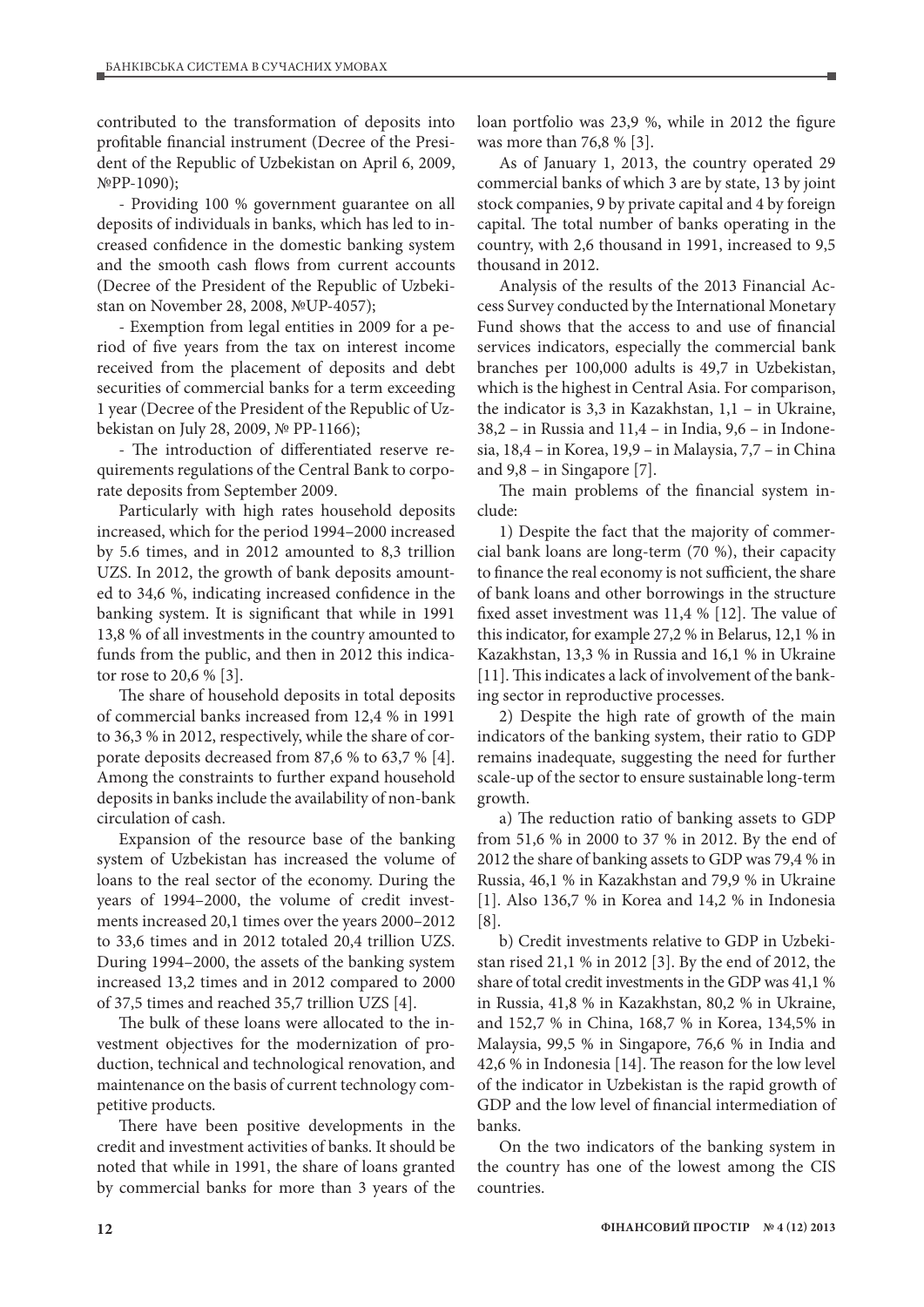c) Commercial banks have not yet possessed sufficient own and borrowed resources to active and more involved in the investment process aimed at modernizing the economy. The main reason for this is that the ratio of the total capital of the banking system in the country's GDP is still low (6,4 % in 2011). In comparison, by the end of 2012 the figure was 10,1 % in Russia, 6,6 % in Kazakhstan, and 11,9 % in Ukraine [1]. Also 12,2 % in Korea and 6,3 % in Indonesia [14].

3) The presence of non-bank cash turnover also reduces the effect of ongoing monetary policy limits the ability of the banking system to expand lending to the real sector of the economy and restrain the level of financial intermediation in the country.

4) The necessary is to increase the efficiency of the accumulation of surplus funds of the population and their transformation into investment. Despite the dynamic growth of deposits and their role as a source of resources remains at a relatively low level. Deposits from the public in relation to GDP in Uzbekistan were up 8,6 % in 2012 [4]. This figure was 21,2 % in Russia, 11,3 % in Kazakhstan, and 25,8 % in Ukraine [1]. These data are evidence of the existence of substantial reserves to raise the volume of available funds in banks, which requires the implementation of measures to enhance the attractiveness of deposit accounts for the subjects of the economy.

**Conclusion.** Despite the positive results obtained in the country's monetary area, there are a number of problems and constraints to increase the effectiveness of the monetary policy and its impact on economic processes. Primary is necessary to highlight two important effects of the global financial market on the banking system of Uzbekistan.

First, the relative isolation of the Uzbekistan banks from the international financial markets and the low proportion of their foreign borrowings as

## References

1. According to the website of the Central Banks in Kazakhstan, Ukraine and Russia.

2. Bonin, John and Wachtel, Paul. Financial Sector Development in Transition Economies: Lessons from the First Decade. Financial Markets, Institutions & Instruments. New York University Salomon Center, Published by Blackwell Publishing Inc., V. 12, No. 1, 2003, p. 1.

3. Calculated based on the official data of the State Committee of the Republic of Uzbekistan on Statistics. http://www.stat.uz and official data statistics of the Central Bank of the Republic of Uzbekistan. http://www.cbu.uz.

compared to other countries, to protect the banking system from the negative processes are taking place in the global financial markets.

Second, which is also a positive character – are systematic and comprehensive measures taken by the Government of Uzbekistan to support and regulate the financial sector. Over the years, the Government has provided significant support to banks during the financial and economic crises. Regulators constantly monitor the banking system. And this experience has a positive effect on the regulation of the banking system – particularly in the sense that any default on foreign loans of banks in Uzbekistan was not, in contrast to other countries.

However, these factors are not a guarantee that the Uzbekistan banking system is protected from risk. Risks exist, and they are connected. First of all, the quality of assets, that is, the financial condition of borrowers and their ability to service the loans. The issue of asset quality could be crucial for the banks in the coming years due to the rapid growth in lending.

In recent years, Uzbekistan, in the framework of anti-crisis program began the transfer of bankrupt enterprises under the control of the banks. But in order to evaluate the real effectiveness of this method of recovery of the real sector, it takes a long time.

Also, there are a number of risks associated with the fact that major trading partners and consumers of goods produced in Uzbekistan are countries whose economies have been more seriously affected by the crisis. However, the situation has shown that the economy of Uzbekistan as a whole is integrated into the global economy, with a lesser degree – the financial sector, and to a greater extent – the manufacturing sector. Therefore, it is impossible to completely nullify the negative effect of the problems that arise in trading partners.

4. Calculated based on the official data statistics of the Central Bank of the Republic of Uzbekistan. Retrieved from http://www.cbu.uz.

5. Fardoust Sh., Kim Y. and Sepúlveda C. Postcrisis Growth and Development: A Development Agenda for the G-20. Washington D.C.: World Bank, 2011, p. 531.

6. G20 Financial Inclusion Indicators. Retrieved from http://databank.worldbank.org/data/down- http://databank.worldbank.org/data/download/g20fidata/G20%20Set%20Methodology.pdf.

7. International Monetary Fund: Financial Access Survey (FAS Report). Retrieved from http://fas.imf. org.